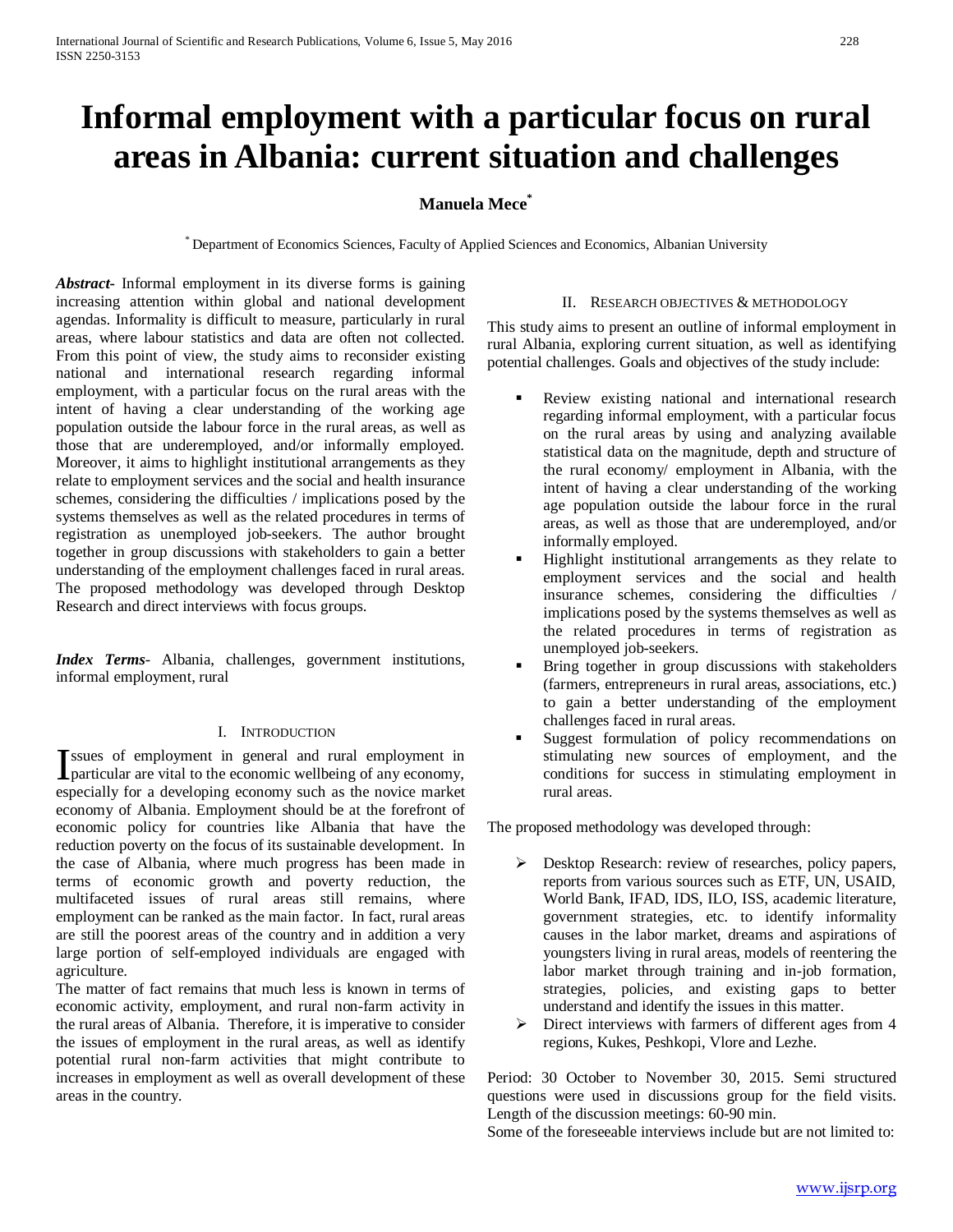- National Labor Office
- Local Labor Offices
- MoSWY (Ministry of Social Welfare and Youth District)
- District Departments of Agriculture
- Mountain Areas Development Agency
- Regional Agricultural Advisory Centers
- Vocational Training Centers / VET School
- A number of Local and International NGOs with focus on rural economy VET and Employment
- Intermediary business for recruitment and employment services

## III. BACKGROUND OF INFORMAL EMPLOYMENT IN RURAL ALBANIA

The origin of the informal sector in Albanian's economy can be traced back to the very beginnings of transition since one of the dominant consequences of structural adjustment in transition of Albanian economy has been the shrinking formal sector and the expansion of the informal sector. The decline in formal sector employment during the 1990s-2000s and the expansion of the informal sector during the same period have together constituted one of the most enduring features of the transition period. One of the main impacts of new economic reform after falling down the communist regime in Albania was the privatization of the land of the ex-agricultural cooperatives, within a short time. This process was accomplished immediately and the initial effect of the reform was 450,000 small farms that are operating in agriculture sector. Actually, Albania's agricultural sector is highly fragmented with small farms with an average area of 1.25 ha. Farming in Albania, has traditionally played an important role regarding employment, even though most of the country is mountainous.

Actually, most rural workers in Albania are self-employed, on their own farms, often very small, or on enterprises typical of rural non-farm activities. Hired workers are in the minority. In 1994, the World Bank confirmed that almost 24% of rural population in Albania was up the supply capacity of agricultural land as a result of self-employment (World Bank, 2004). This self-employment constitutes a source of impoverishment of the village.

On the other hand, the presence of a majority of the rural population and the limited possibilities of movement of rural population towards the cities, lack of functioning land market brought as a result the fixity of the size of farms, keeping them at their initial creation size. Limited size of land area and few employment opportunities outside the agricultural sector have put the Albanian agriculture at the level of semi-subsistence.

Actually, in Albania's post 90, self-employment in agriculture is the main source of employment. Thus 44.1% of total private sector identify with employees that are working in agriculture sector (LSF 2009, INSTAT, Albania). But why it is difficult for rural workers to move away from agricultural farms?

In the last years, with development of market economy enforcedly has also grown the rural informal sector. Interest in the rural sector is also underlined by the fact that among Albanian relatively large labor force of self-employed workers, two-thirds are engaged in agriculture on which is predominantly rural based.

A panorama of informal sector activities in Albanian rural sector, is presenting as follows:

(1) Agricultural activities. These are predominantly farming units dependent on family labor and are made up of a large number of small farmers in the rural and semi-urban areas (Bassanini & Duval, 2004);

(2) Fishing and fish processing activities. These are found mostly along Albanian's coastline and are mainly composed of fishing by males aged between 18 and 60 years that used marketing the fish is basically undertaken by them individually;

(3) Rural agro-based processing activities. These include processing of agricultural products on artisan basis. These activities are dominated by female workers. Their skills are acquired from within the family. Their experience of seasonal underemployment is pronounced. Mostly married, with children, they lack social security protection (Gueron, 2005);

(4) Forestry activities. A lot of forestry in mountain areas is destroyed from cutting without permission.

From the study of the informal rural agricultural sector, these distinctive types of rural labor were identified:

Family labor

A distinctive characteristic of rural informal labor is family labor. It goes through all the sub-sectors within rural agriculture. It is predominant in producing of agricultural and livestock products, in fishing and agro-processing. From a labor market and economic standpoint, family labor is considered crucial for the survival and viability of these farms. It is also used as a kind of training for the transfer of skills from one generation to the next. Currently, the family is the basic unit of farm production in the Albanian society. Economic role of family members in rural areas is typically more competitive than complementary. Family member plays an additional role in home care, cultivation of plants in agricultural and other jobs.

Almost 0.3% of agriculture workers are paid employees, while the rest, are self-employment and use their work. Specifically any self-employed in this case has 1-2 members depending on his family (LSF. 2009 INSTAT, Albania); Economic role of family members in rural areas is typically more competitive than complementary. Family member plays an additional role in home care, cultivation of plants in agricultural and other jobs. Almost 0.3% of agriculture workers are paid employees, while the rest are self-employment and use their work. Specifically any selfemployed in this case has 1-2 members depending on his family (LSF. 2009 INSTAT, Albania);

Casual labor

Known in local jargon as "by-day", it is the next major type of labor in the rural informal sector. Casual labor exists under different patterns, and has a high level of mobility migrating from the countryside areas of the country to work out in Greece, Macedonia or Montenegro. Many rural workers migrate to industrial areas to find a new job. In fact, informal work in construction and service sectors without contracts and social security, absorb a large number of these workers from the countryside. These jobs offer more working days per year and pay well than work in farms. So many workers from the village combine agricultural activities and non-agricultural according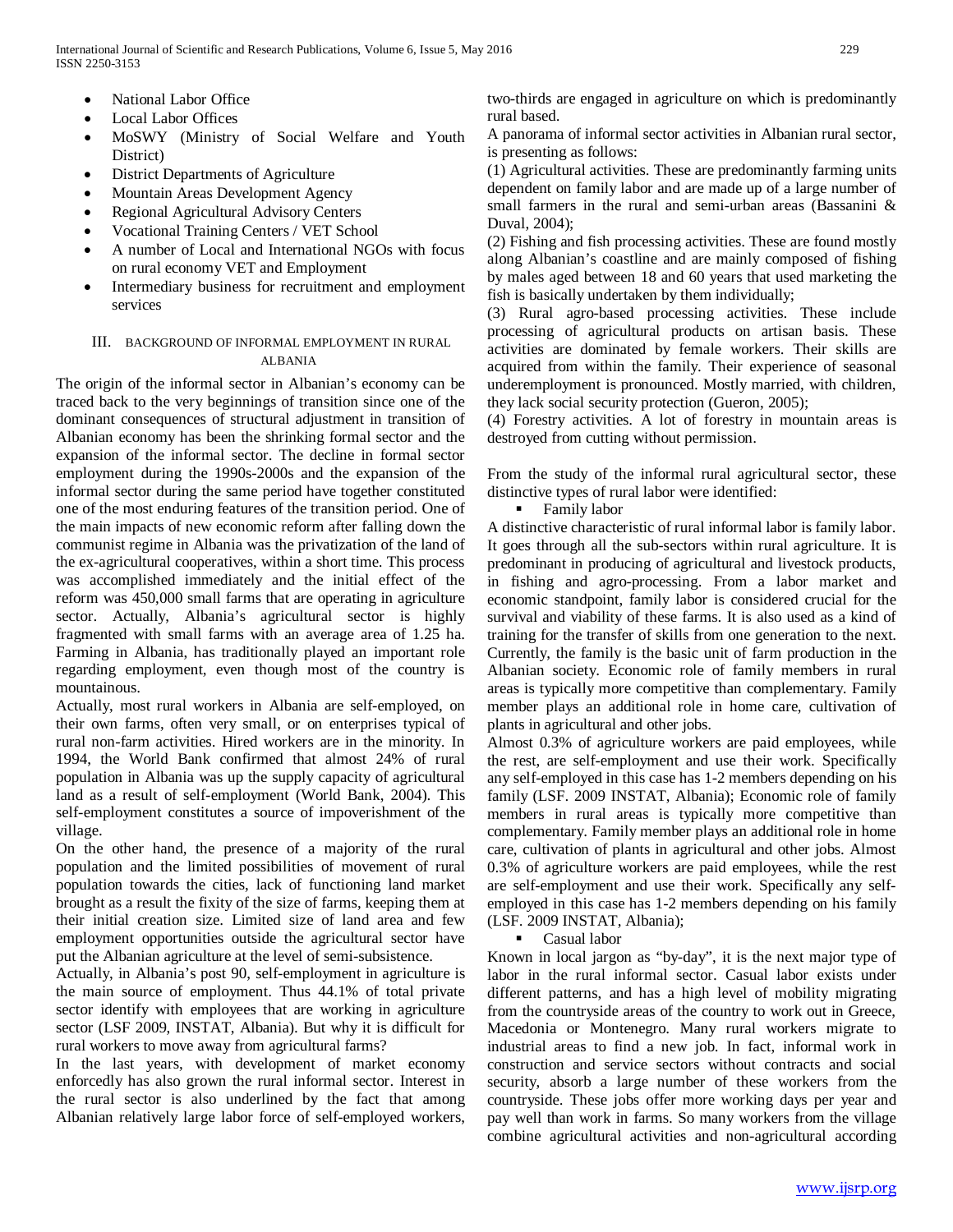different seasons. They return to their regions of origin to make use of the farming season there also. Where they are not migrant, many casual workers also have their own farms where they grow crops or the other agricultural product for subsistence; Permanent labor. This constitutes a relatively small proportion of the rural agricultural labor force.

Permanent jobs on rural areas are rare, as teachers, employees by health sector, by local government etc. While referring to the LSF 2009 (INSTAT, Albania), agriculture employed in regular employment contracts make up only 2.99% of the active labor force;

#### Mutual labor

This is an arrangement by which farmers within an area bound by common agreement pool their labor together to assist each other in turns;

• Child labor

This form of labor is an important component of the informal sector workforce. It is an integral part of family labor, especially in the rural set-up. Different categories of children were identified: those who had never been to school, those who had dropped out of school and those who were still in school but assisted their parents. Some children were engaged by a parent or a close family member and may be paid or not. Such children, aged between 10 and 15 years, were usually out of school and fully in the labor market. Child workers are engaged mainly in economic activities such as livestock sector (Shahollari, 2001).

• Part-time employment

Part-time employment remains a female domain for the first decade of transition. Changes have occurred in terms of employment of women in agriculture. In the first years after 1990, there was a withdrawal of women from agricultural works. They dealt mainly with the administration of home and other affairs of family. On the other side, later, after 2000s, noted that the percentage of women working in agriculture exceeded the employment of men (approximately 56% of women versus 44% men) (LSF 2009 INSTAT, Albania). This new model of employment is related mainly to the removal of men from the village in emigration or in temporary or permanent work in the nearest cities.

Against this background of informal employment variables at rural areas always are raised the concerns on the quality of VET system to reduce these and increase youth skills for formal and cost-effective jobs in this sector. The transition period towards market economy did affect the structure of education system in Albania, given higher priority to general and university education while the system of vocational education was receiving less attention from respective institutions thus abandoned in notable ratios by youngsters, contributing to less income generating employment and low level of required competences in the market.

## IV. CORRELATION BETWEEN RURAL EMPLOYMENT AND THE RURAL PENSION SCHEME BENEFITS

The rural scheme was created in 1972 and became operational in 1974. The eligibility criteria for the old age pension of the rural scheme were a work history of 20 years in the agricultural cooperatives. After the dismantling of the agricultural cooperatives (1992) and state-owned farms (1993), the rural working age population consisted of self-employed farmers and their families. In 1994, approximately166 thousand farmers and disabled, former members of the agricultural cooperatives, benefited pensions from the scheme established in 1972 which provided pensions whose amount was around 50%of the urban pension, while approximately 82 thousand individuals benefited from the Economic Assistance scheme.

Currently, the SII implements the law no. 7703 and provides two kinds of rural pensions: i) a very low rural pension for individuals whose contributory history is related only to the work in the former agricultural cooperatives and ii) rural pensions whose amount is higher and depends on the contributory history in the former agricultural cooperatives as well as on contributions after 1994 as self-employed in agriculture.

With regard to contributions, they are flat and set each year through a Decision by the Council of Ministers. The contributions that would have been paid as a self-employed in the urban areas are then calculated with the state budget covering the difference between the amount and what the worker actually pays. On average, the amount of contributors paid from selfemployed in agriculture is approximately 53% of the contributions paid by individuals self-employed in urban areas. Nevertheless, although farmers contribute much less than the self-employed in urban areas their pension amount is slightly lower than in the urban scheme.

The policies implemented until now have kept contributions very low and have increased rural pensions much more than urban pensions. Currently, the direct contributions by self-employed in agriculture cover only 18.7% of expenditures for rural pensions. Moreover, despite the subsidies of contributions from the state budget, these subsidies together with the direct contributions cover only 66% of the expenditures for the rural scheme. On the other hand, the law determines that farmers are eligible for a full pension in cases when excepting the work in agricultural cooperatives they have a contributory history of 17.5 years as self-employed in agriculture. Due to this law many farmers do not contribute anymore in the pension scheme after they have fulfilled these eligibility criteria. The contribution obligation keeps away of formal working relations the new entries in the labor market and the returnees from migration.

Nevertheless, despite of all these special privileges the participation of individuals self-employed in agriculture in the pension scheme is very low.

**The average annual number of rural contributors** in the first years of the scheme's implementation fell drastically marking its peak in 1997. After that year, a gradual increase of the contributors' number is noticed reaching its maximum in 2011 with 692 thousand. Currently, the number of direct contributors is approximately 643, 000. The increase in the number of contributors to the scheme came mainly due to the increase of the contributor's number in the rural areas as a result of the favorable conditions of the contribution payments as approved by law, even though this number is yet very low compared to the total number of self-employed in agriculture.

Compared to the total number of beneficiaries, the beneficiary contributor ratio turns out to be in considerable critical levels.

A typical correlation is noted in database gathered by Albanian Institutions (INSTAT and ISSH) affecting the interest of youngsters from either urban or rural to participate in the active labor force - the dependency rate.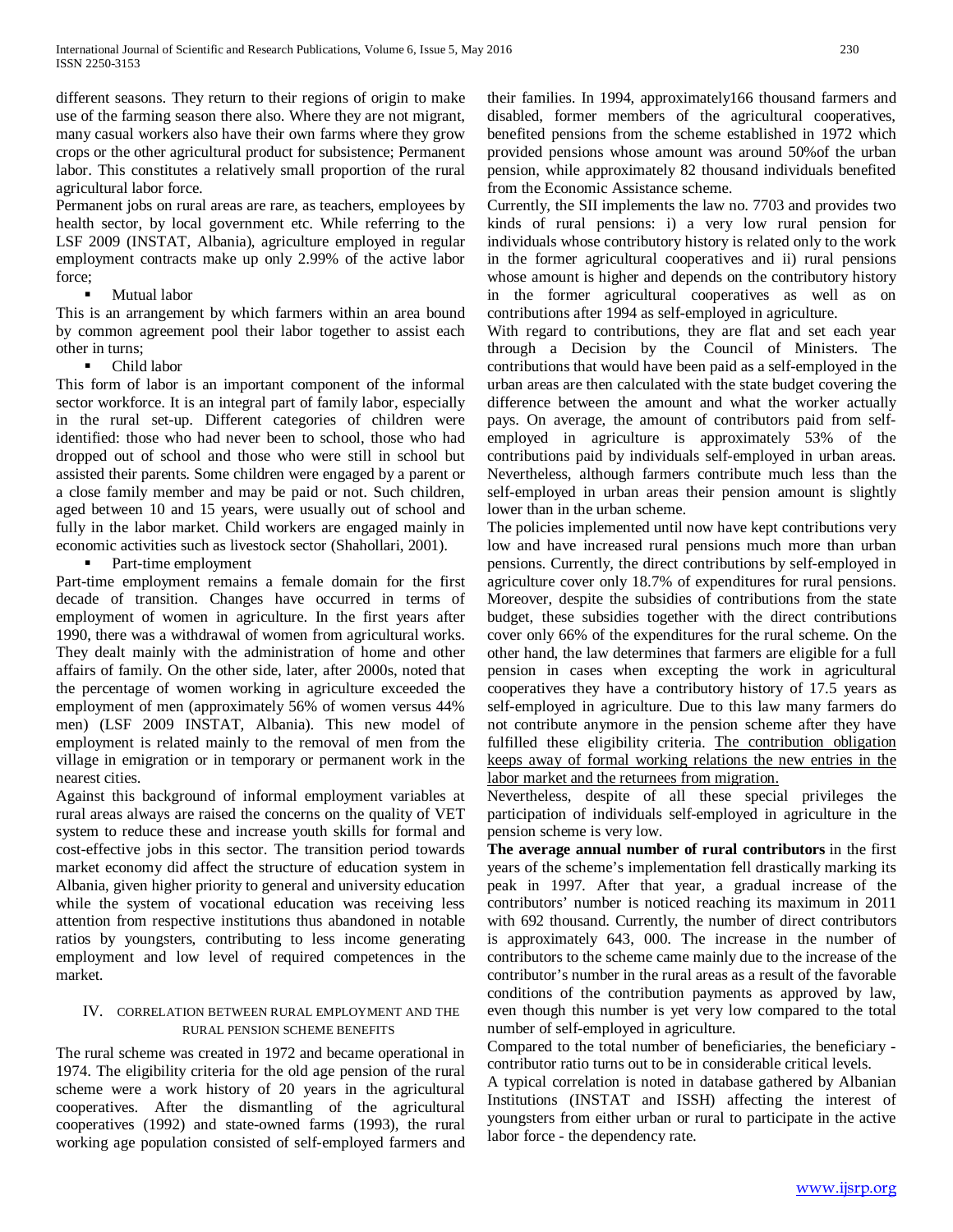The high unemployment rate, the informal work and nonparticipation in the scheme of the self-employed in agriculture is becoming a great social burden to society and to the state budget, as this category of uninsured people will either not be entitled to benefits or receive low benefits from the pension scheme and other schemes. Hence they will look for other schemes of social protection such as Economic Aid and other social assistances. These social protection schemes are financed from the state budget and the increase of the beneficiaries will make their financing impossible.

#### V. DATA ANALYSIS AND FINDINGS FROM THE INTERVIEWS

Farmers in all visiting sites expressed their hesitation for formalizing their activities and especially their relation with government agencies.

The employment/unemployment title is closely related to the property law 7,501 which distributed the land based on the family certificate of October 1<sup>st</sup>, 1992. Every family member in possession of a property title was considered self-employed. Even the off springs born after October 1992 that do not own a property title are not considered unemployed unless they declare voluntarily in the labor office such status in addition to their status in the family property (land).

Prior to territorial reform each municipality has an employment office (local NES offices) covering the interests/requests for jobs in case any rural residents needed to work. Historically job seeking used a different path from these offices as males of working age use their family ties for finding jobs – firstly abroad where the majority of economic migrants live and secondly in big cities where they work in construction.

After 2010 the labor offices were accommodated within regional governments (QARK) thus creating a bigger obstacle (distance) with rural dwellers. Registration in the labor offices was meant to create some benefits additional to job seeking for rural citizens – health insurance and local tax deductions. However the registration in the labor office does not offer the above mentioned benefits by default – the communal council is the body that approves the list of people who benefit such titles.

The regional labor office has no administrative power over LGUs which operate under the organic law and employment does not fall within this law. However each municipality/commune is responsible for managing the provision of social/economic assistance. If both offices would have cooperated in identifying, registering or assisting the re-entry into the labor market for rural dwellers the situation would have been different. Additionally the scope of unconditional grant would have helped the LGUs to promote the local businesses thus foster local employment.

Head of departments and specialists of Social Insurance Institute explained the actual pension scheme and its correlation with the interest of rural dwellers to get involved in the labor market.

Law no. 7703 dated 11.05.1993 "On Social Insurance in the Republic of Albania" (as amended), created a compulsory, public and universal coverage social insurance system, as well as a voluntary supplementary pillar, which presently, does not appear to be developed despite the measures taken and the legal framework already completed.

The compulsory system comprises 2 main pillars:

**A mandatory social insurance scheme** which is managed by the Social Insurance Institute and covers individuals employed by the state and the private sector as well as the self-employed in the urban and rural areas, provided that they have contributed for a specified time in the scheme.

**A voluntary scheme** that includes those who are not insured any more, those who have been insured and wish to continue to be insured, as well as those who are covered by the law, including the university students.

#### And 2 additional pillars

**A supplementary scheme** for higher constitutional functions, civil servants and military including police. The supplementary pension is covered from the state budget.

**Special pensions** for those who have fought in WW II, who have titles on culture, arts, economy and politics as well as persecuted from the totalitarian regime. Special pensions as well are directly financed from the state budget.

Under **mandatory social insurance scheme** individuals who have reached the retirement age and have contributed for 35 years, regardless of the formula application for calculating the pension amount, receive a monthly amount which should not be less than the minimum pension, which is annually defined by the Council of Ministers, but cannot be higher than the maximum pension which is legally twice as much as the minimum pension. Currently, the SII implements the law no. 7703 and provides two kinds of rural pensions: a very low rural pension for individuals whose contributory history is related only to the work in the former agricultural cooperatives and rural pensions whose amount is higher and depends on the contributory history in the former agricultural cooperatives as well as on contributions after 1994 as self-employed in agriculture.

The self employed rural dwellers need to complete 35 years of contributions into the scheme from which only 17.5 years of contribution is counted after 1993 based on the formula calculating the elderly pension. Practically this contribution is voluntarily paid as the law does not oblige citizens to pay and rural dwellers do not see any benefit of contributing beyond the 17.5 years. Bearing in mind a) the amount limitations (minimal pension defined annually by the CM and maximum pension  $= 2$ X minimum pension) and b) the time limitations, rural dwellers does not consider the pension as a stimuli for formalizing their employment or clarifying their status (employed or unemployed). On average, the amount of contributors paid from self-employed in agriculture is approximately 53% of the contributions paid by self-employed in urban areas. Although farmers contribute much less than the self-employed in urban areas their pension amount is slightly lower than in the urban scheme.

Currently, the direct contributions by self-employed in agriculture cover only 18.7% of the rural pension fund. Moreover, these subsidies together with the direct contributions cover only 66% of the expenditures for the rural scheme. Nevertheless, despite of all these special privileges the participation of individuals self-employed in agriculture in the pension scheme is very low.

As mentioned in the previous paragraphs farmers (self – employed) contribution is virtually collected on a voluntary basis (for even though it is mandatory, they cannot be "forced" to pay) based on a well organized network of insurance agents – farmers inspectors. IIS has established a separate department in 1993.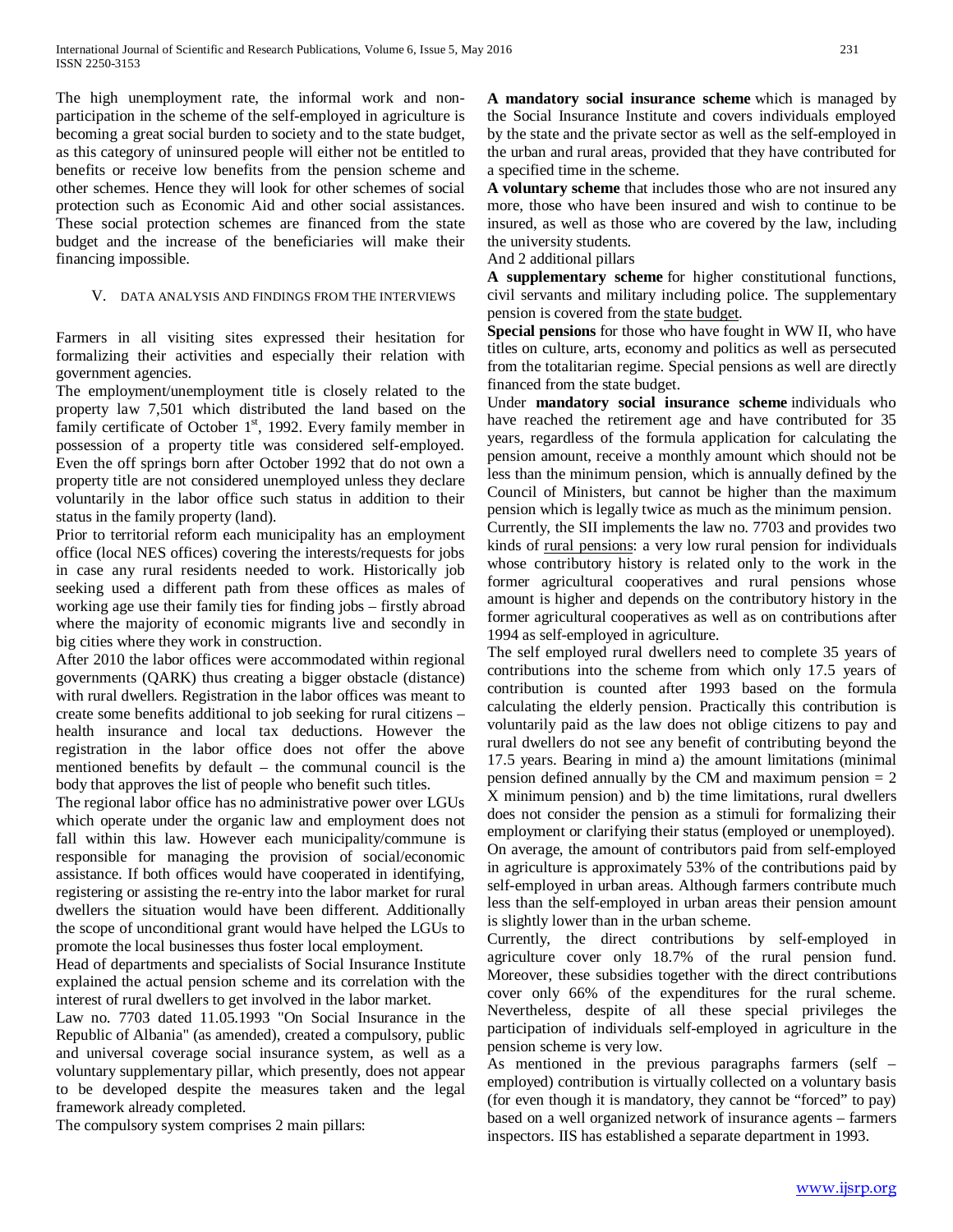There are 215 inspectors tracking the self-employed citizens in rural areas based on the agriculture census. Their functional task is identifying and informing citizens. They also exercise their role as insurance agent by getting a premium for every new contributor within a period (annually).

The most successful year in collecting the self-employment contribution in rural areas was 2014 when the number of contributors reached almost 120,000 whereas the annual average before 2014 and in 2015 has been around 40,000.

Becoming a contributor to the scheme requires certain documents however. This document is issued from the LGU where the farmers are registered as inhabitants.

For the second time the analyses highlight the necessity of cooperation between LGUs and IIS (central government agency) in order to incite the formalization of the work performed in rural areas.

#### VI. CONCLUSIONS AND RECOMMENDATIONS

Government institutions in Albania which play an important role in the functioning, regulation and development of the rural areas should orient their support to the rural labor market as an important mechanism for the allocation of labor, resources and income generation in both demand and supply forces across the various economic activities in the country.

As per official statistics, rural areas of Albania present high levels of unemployment, which may shadow under or informal employment, typical for women and youngsters engaged in unpaid labor. High levels of unpaid farm labor in rural areas artificially increase labor force participation and employment statistics while reducing unemployment figures.

Given the high percentage of rural people in subsistence farming and their high involvement in unpaid labor or inactivity, statistical measures need to be revisited as to capture what they are supposed to capture. There is confusion on what basic labor market indicator are capturing, which also makes comparisons very difficult between urban and rural areas or districts. Consequently labor market statistics need to be revisited or alternative measures such as underemployment should be provided to capture the reality of the situation in rural areas.

Agriculture is and will remain the predominant activity in rural areas but their (agriculture businesses) formal involvement in the agriculture industry is far behind. Regardless its positive trend of growing this industry is organized mostly in the form of a small scale mainly for family farming. This fact among other prerequisites has caused a limited economic diversity in rural areas. The substantial reliance of rural areas in family farming and predominantly land based activities may not sustain economic growth or development in rural areas for the future. The agriculture will continue its steady growth, despite the declining share in the economy and its still-low level of productivity reacting to the local and some international demand. From this perspective agriculture will continue to provide moderate potential for new jobs with its underlying challenge to upgrade the existing activities. However, in order to support rural non-farm activities, which may foster rural employment in a better skills enhanced status, and also serve strategic needs of country's development more efforts are required by government and international actors.

Following the above logic of development Albania should support the transformation of the agricultural sector into a competitive sector of the economy, aiming to achieve by 2020 productivity levels similar with the other recent members of the European Union.

Tackling the informality of the rural economic activities would facilitate greater engagement of the local workforce in formal activities, resolving many unemployment related issues, and secure higher standards of living for Albanian citizens in the rural areas. The formalization of rural businesses will help increasing the competitiveness of such businesses as the inputs they'll buy – including skills – will better match the market demand for products and services from rural businesses.

Although serious efforts are commenced, further adoption of the right incentives (or avoidance of some actual disincentives) aiming at facilitating the living in the rural areas to pull out from the self-employed status and join the market with equal rights and obligations, need to be clarified and included in the policy measures presented into various strategies. Such effective instruments may include the reforming of the pension or healthcare systems, calling for provision of partial/realistic contributions for the public services received better enforcement of property tax collection etc.